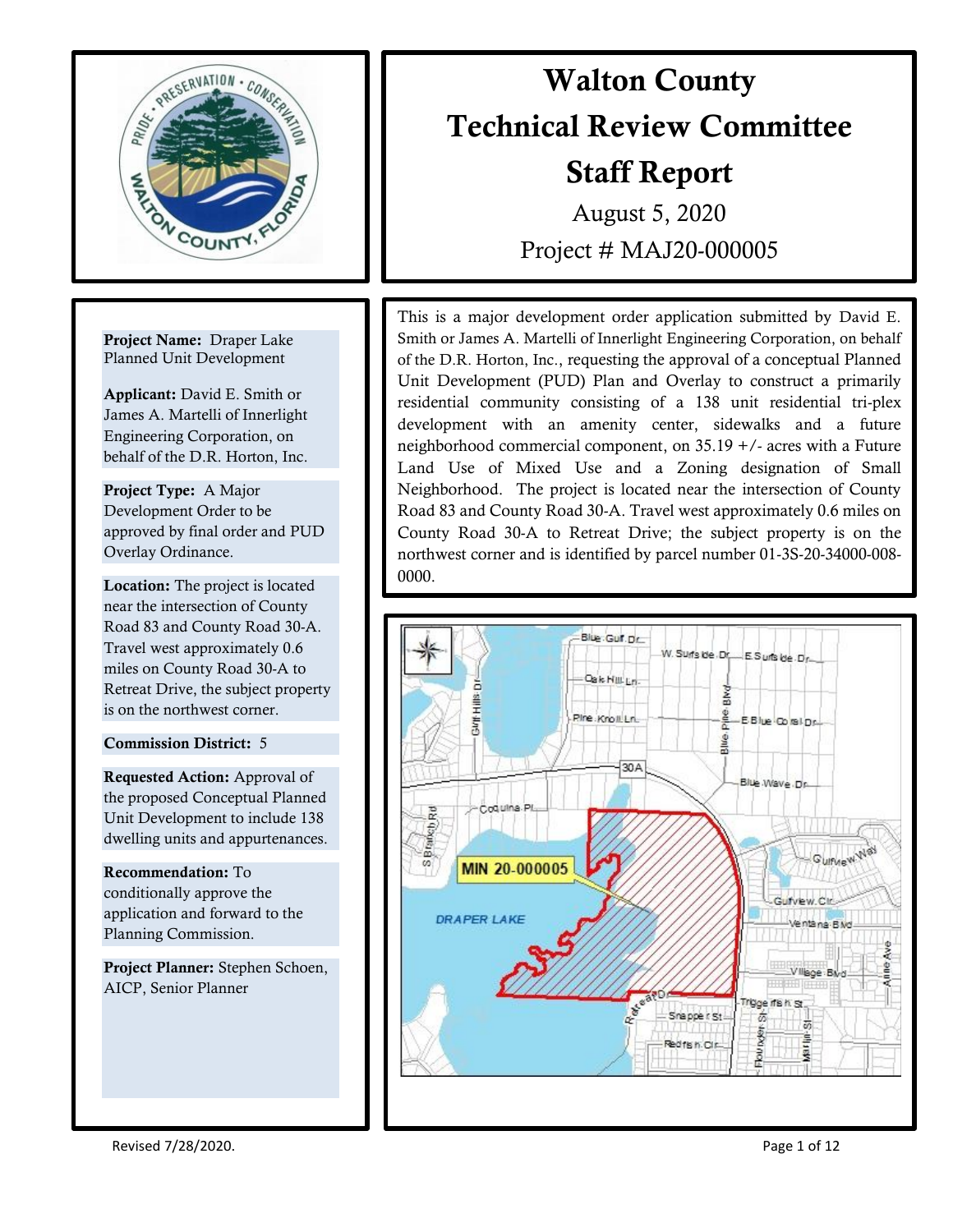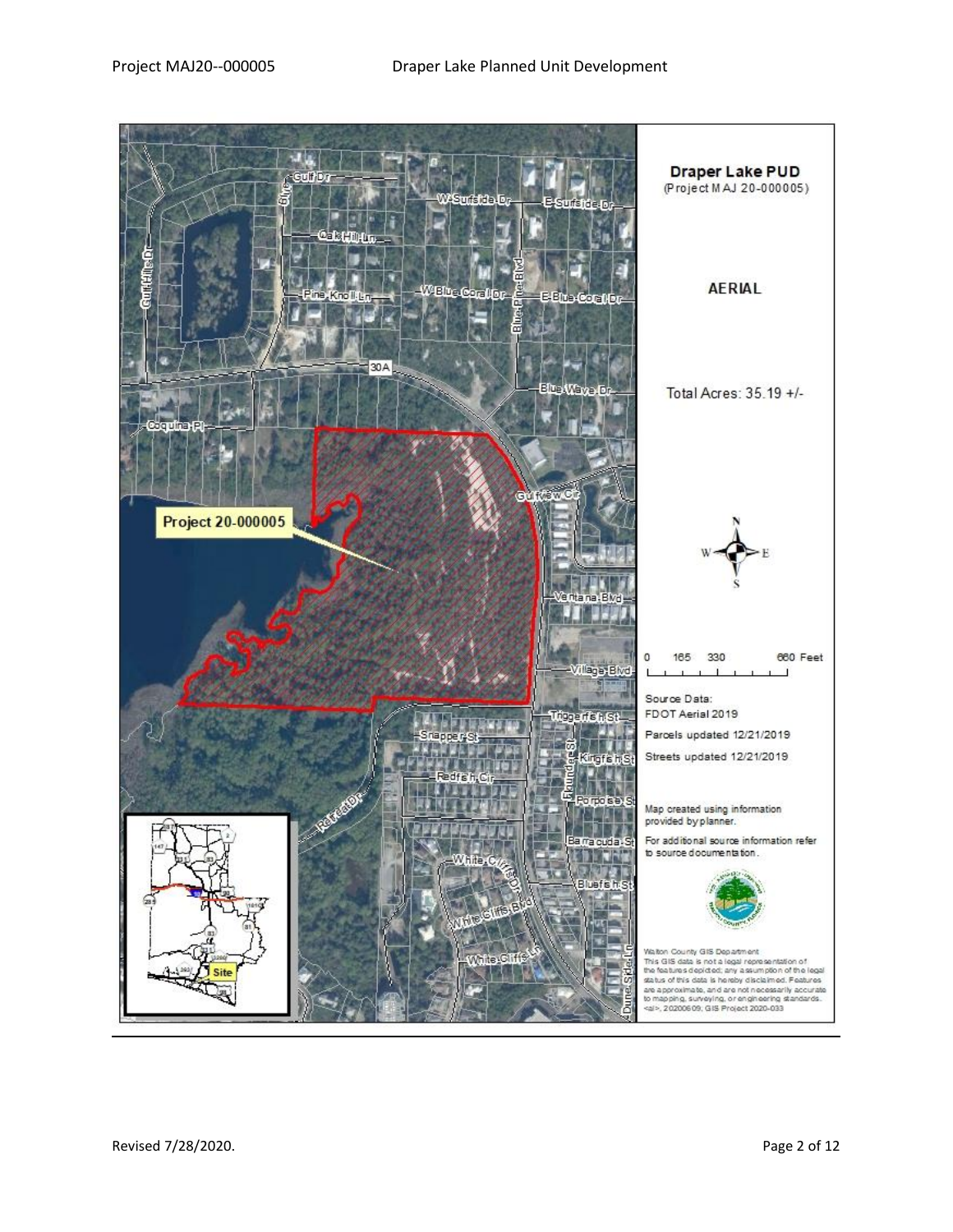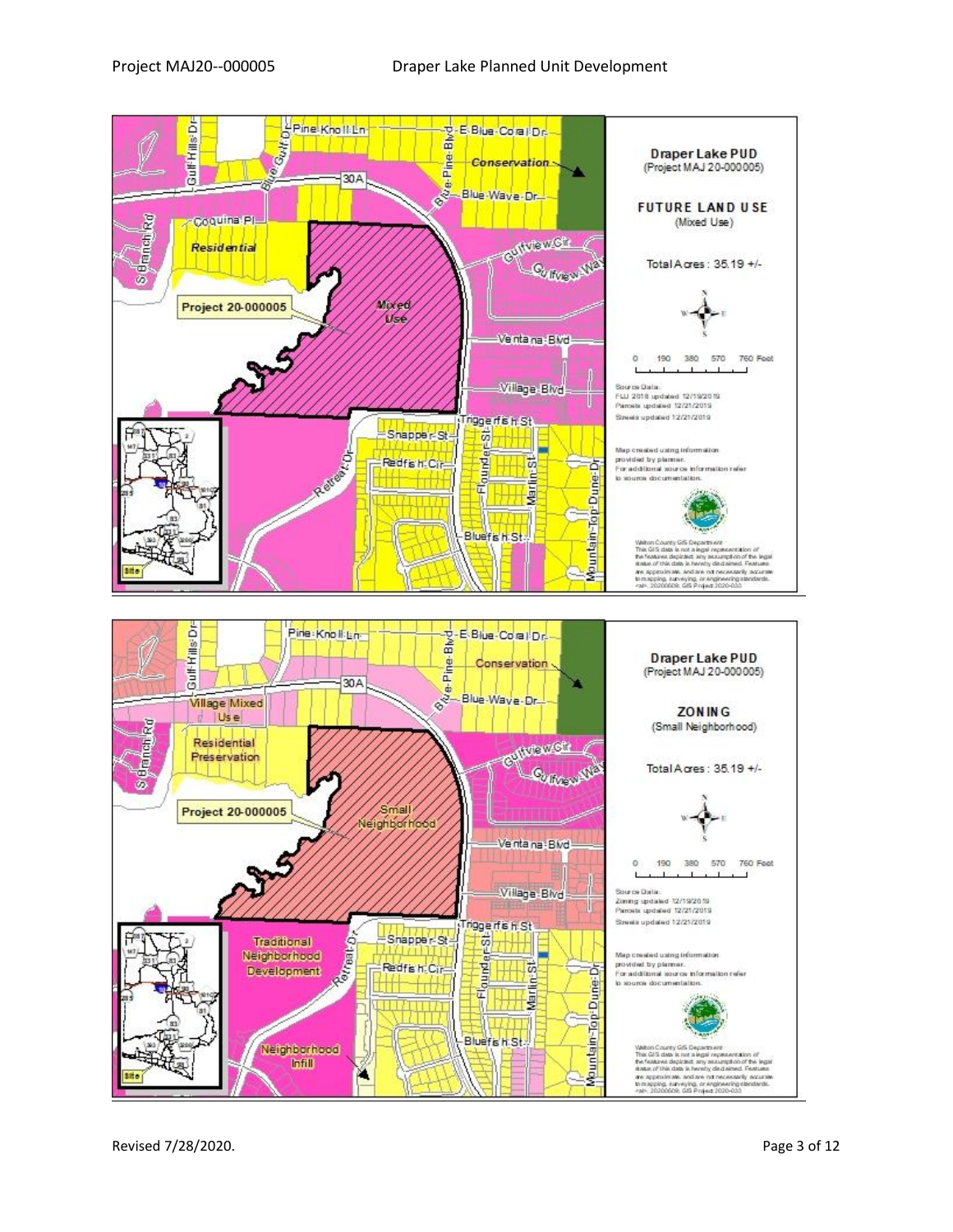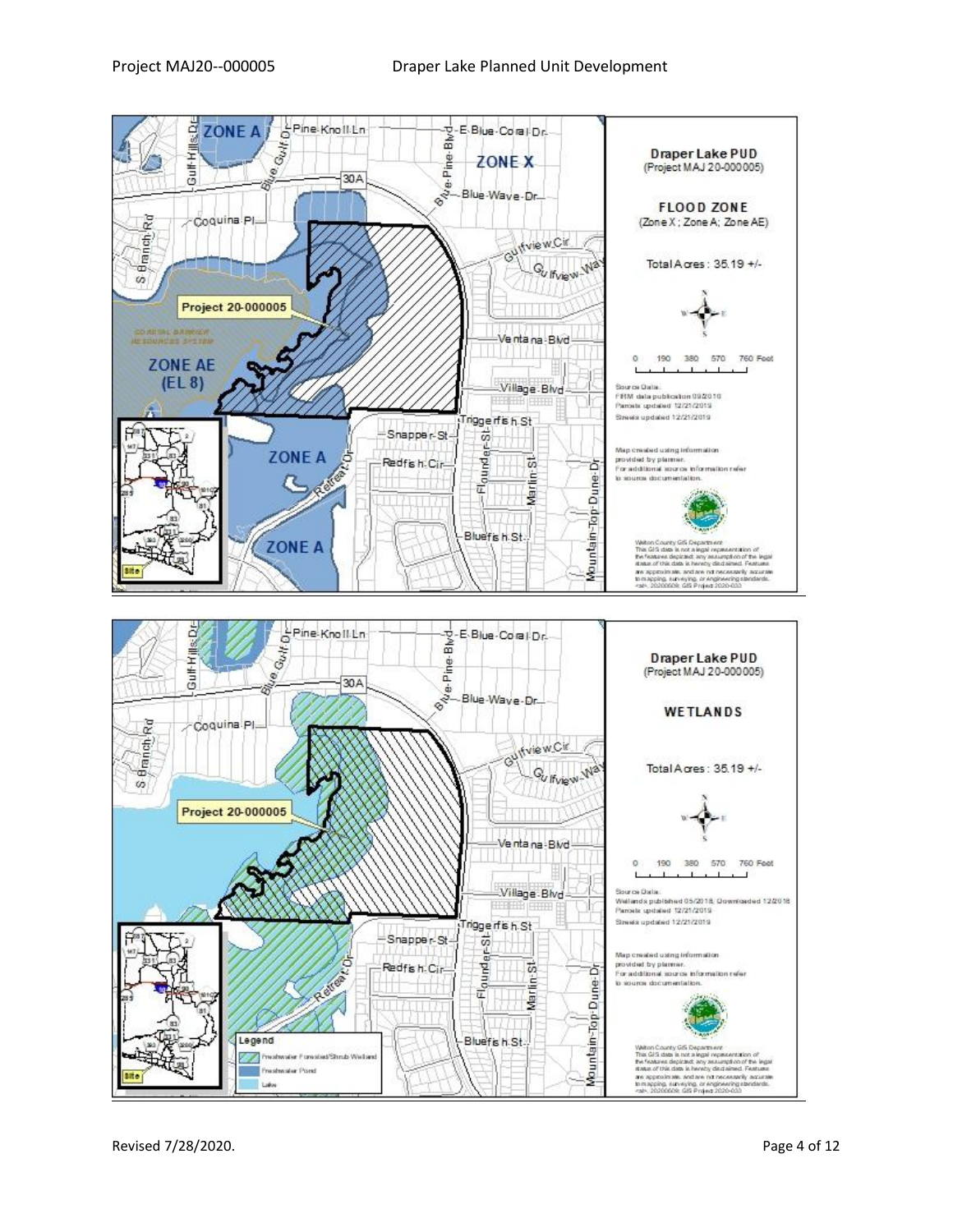

#### **Project Analysis:**

**Parcel Number** - 01-3S-20-34000-008-0000

**Acreage –** 35.19 +/- acres

- **Density** *Required/Allowed*: Small Neighborhood (35.19 acres) = Up to Four (4) dwelling units per acre with an additional six (6) units dependent upon applicability of Section 2.02.18(G)(8). Based on the above minimum density, a total of 140 dwelling units could be constructed. (The above figures do not take into consideration the required mixed-use percentages.)
	- *- Provided*: 138 dwelling units. 4 dwelling units per acre. This figure is based on a development site of 34.52 +/- acres.

**Building Height -** Maximum Allowed: 50' (4 STORIES); Provided: 32'

- **ISR** *Required/Allowed*: Small Neighborhood = 60%; *Provided*: 17.86%. (Based on entire site.)
- **FAR** *Required/Allowed*: 50%; *Provided*: There is a proposed 6,000 square feet over 0.51 acres (22,215+/- square feet) = 27% (Based on developable site)

**FLU** - Mixed Use

**Zoning Designation** - Small Neighborhood (35.19 acres)

**Parking** - The PUD documents are proposing the following parking counts:

Residential Parking: 138 (2 – 3 bedroom) dwelling units. Required: 276 spaces; Provided 460 spaces.

Commercial Parking: 6,000 square feet. Required: Varies based on use. Provided (Based on requested deviation) one space per 350sqft. at 18 spaces.

Amenity (Pool) Parking: *Unknown Gross Floor Area*. Required: 7 spaces at one space per 200 square feet of floor area.

Proposed: 10 spaces and 24 golf cart spaces.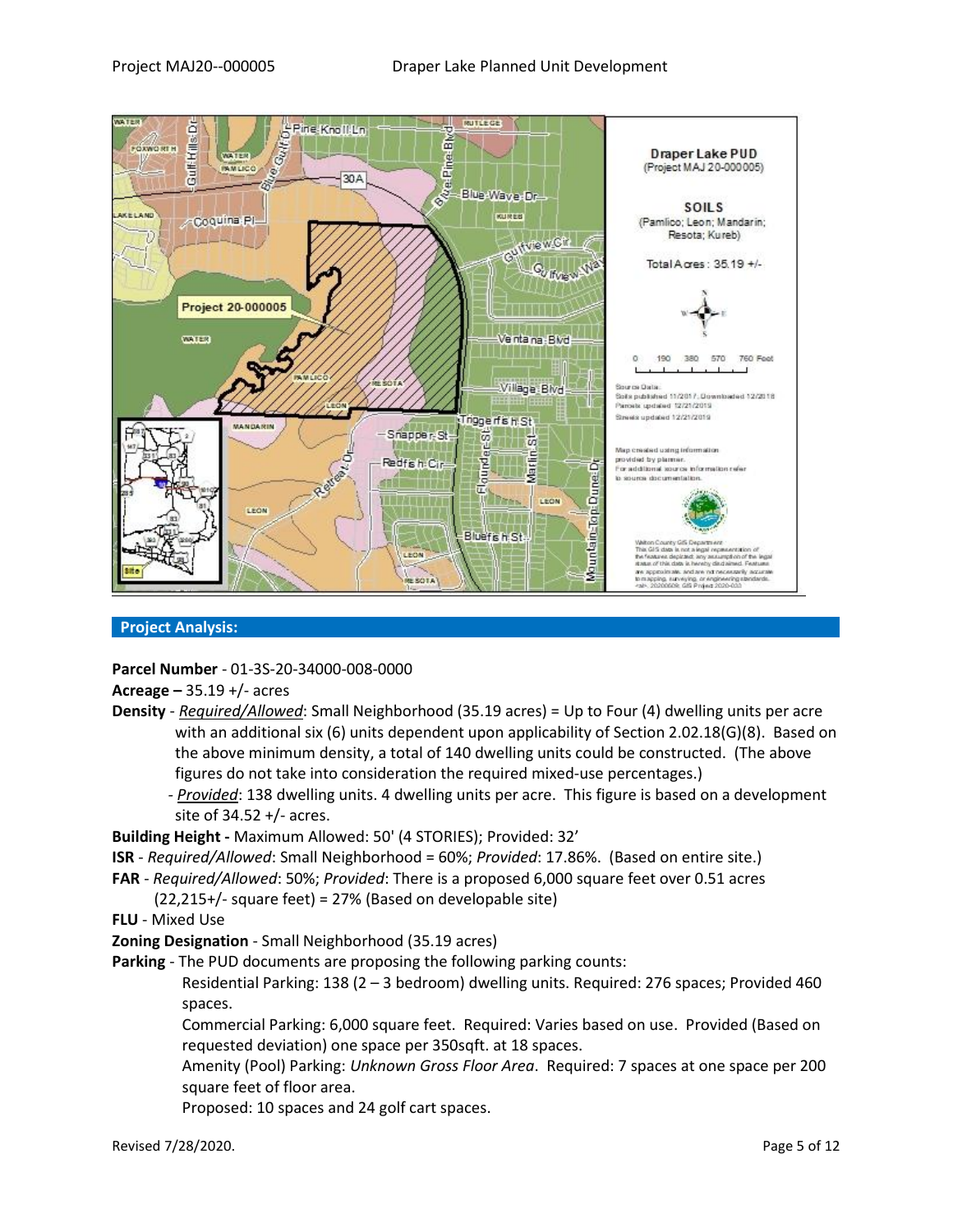#### **Previous Actions:**

There are no development orders active for this parcel. The property is currently vacant though there appears to be some form of primitive camping or squatting occurring onsite.

#### **Consistency with Land Development Code and/or Comprehensive Plan:**

**Deviations from the Land Development Code Requested with PUD** - The applicant is requesting a number of deviations from the Land Development Code. *Page eight (8) of the PUD documents contains a summary table of the requested deviations*, staff has provided a brief synopsis below:

- 1. That all technical phases of the Draper Lake PUD be reviewed as a minor development not subject to the public hearing process. The deviation request references LDC Section 1.13.11 for Major Development Orders and LDC Section 1.13.10 for Minor Development review.
- 2. That the detailed Draper Lake PUD be reviewed as a minor development order. The deviation request references LDC Section 2.06.02(B)(5).
- 3. That the setback requirements are removed entirely. The deviation request references LDC Section 5.00.03(A).
- 4. That the minimum setbacks for "all other primary structures" be reduced as follows: Front from 25' to 5'; Rear - 20' to 5'; Side - from 10' to 5'. The applicant proposes a 25' setback adjacent to CR 30A. The deviation request references LDC Section 5.00.03(A).
- 5. That the minimum 5% Commercial use requirement be applied to the development area instead of the total site area. The deviation request references Section 2.02.18(G)(4).
- 6. That the minimum 1% Civic/Recreation use requirement be applied to the development area instead of the total site area. The deviation request references Section 2.02.18(5).
- 7. That the minimum 10% interior planting of surface parking areas be waived entirely. The deviation request references LDC Section 5.01.02(B)(1).
- 8. That the tree island requirement at a maximum of 10 parking spaces in a row be waived entirely. The deviation request references LDC Section 5.01.02(B)(2).
- 9. That the required commercial parking, which varies dependent upon the use, be reduced to (1) space per 350 square feet of floor area regardless of the use(s) contained in the development. The deviation request references Section 5.02.02.

There are no known code violations or fees on the subject property, as confirmed by email correspondence from the Walton County Code Enforcement, dated February 13, 2020.

Unless other evidence is presented to the contrary, once all staff comments have been satisfied, the requested development should meet the requirements of the Walton County Comprehensive Plan and Land Development Code.

# **Comprehensive Plan Objective L-1.19: Planned Unit Development Overlay**

"The County shall promote innovative development plans that conserve natural features of the land, promote compact development, encourage interconnectivity within the development and to the surrounding areas, maximize open space, and include unique design features."

**Policy L-1.19.1**: To promote innovative planned development, Walton County shall implement the Planned Unit Development Overlay program. – The following is included as the applicant's response to the Policy requirements: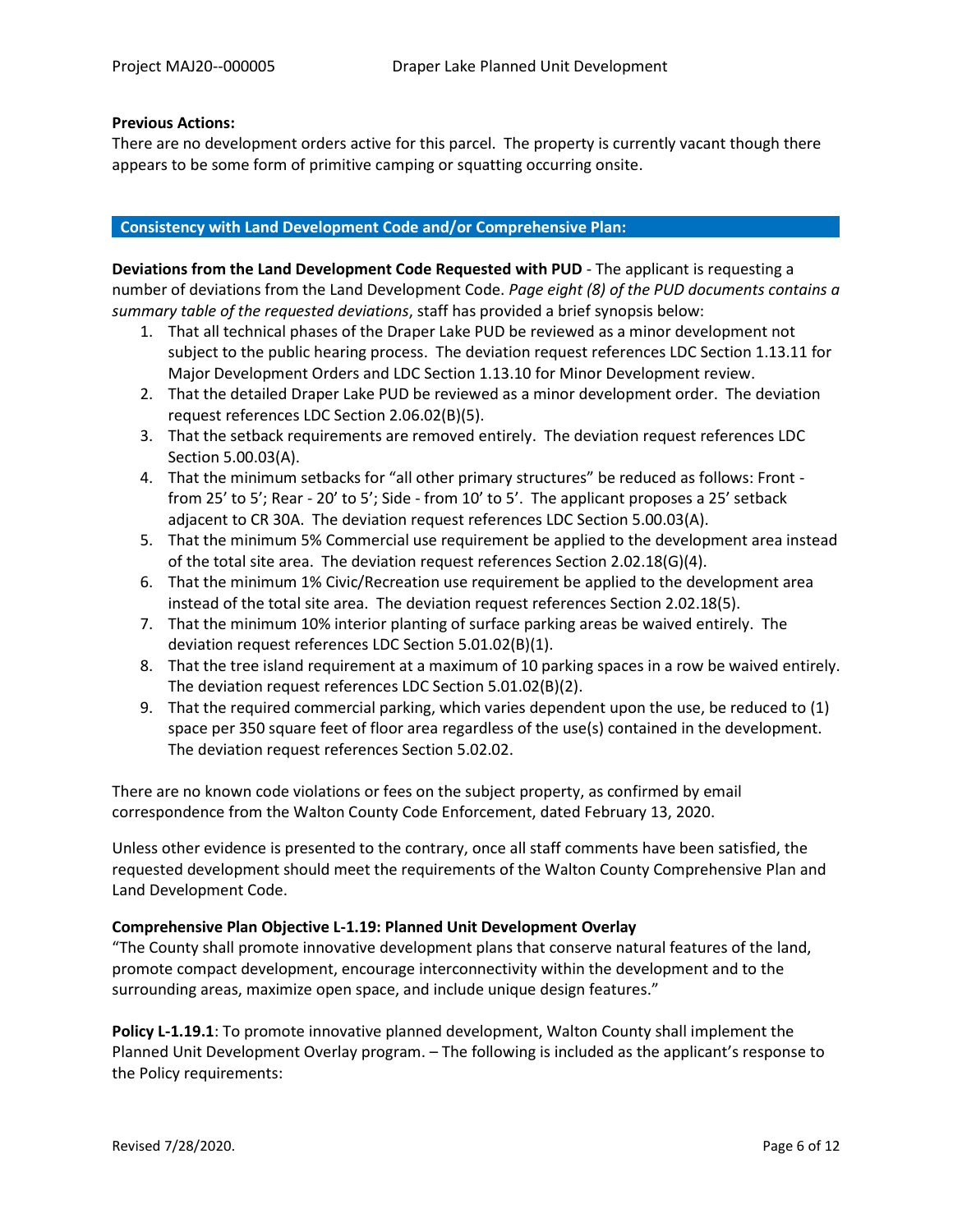(C) The PUD overlay must include unique design features and other regulatory conditions adopted to promote compatibility with adjacent areas including but not limited to:

- 1) Recreation: There is 0.16 acre proposed for recreational use with the Planned Unit Development.
- 2) Mixed Use: The site is primarily residential to suit the surrounding area. The commercial use will be 0.51 acre and will be a neighborhood commercial use. This phase of commercial development will consist of small neighborhood uses and will complement the existing overlay district and not disturb through noise or waste what is predominantly a residential community.
- 3) Buffering: The unique layout of the triplexes (as mentioned above) is intended to conserve the natural scrub habitat within the buildable area. There is a 20 FT buffer on the frontage that will remain in its natural state. This will create privacy for the development as well as leave the view of the property undisturbed from County Hwy 30-A.
- 4) Landscaping: The site-specific landscaping efforts will be to preserve 36.46% of the natural scrub habitats.

(D) This overlay district may allow clustering of residential and non- residential densities and intensities to achieve the following:

- 1) Enhance the internal design of the district and its relationship to surrounding uses: Surrounding areas are residential in nature. As stated before, the intent is to keep the perimeter natural so that nothing appears different from what exists.
- 2) Maximize preservation of natural features: The PUD succeeds in preserving the Coastal Dune Lake.
- 3) Protection of threatened or endangered species or species of special concern: This site is not native to any threatened, endangered or species of concern for vegetation or animals. Please refer the Environmental Assessment report for more details.
- 4) Common Open Space: Once common space has been established it will be preserved through either the plat process and or will be part of the overall Owners' Association's covenants, conditions and restrictions for future generations to enjoy.
- 5) At no time shall the overall density and intensity exceed the density and intensity of the underlying land use or allow a use not included in the underlying land use. Per Section 2.06.01 of the Walton County Land Development Code, the proposed development will not exceed the allowable density and intensity associated with the zoning district – Small Neighborhood. Please see calculations in (B) above.

(E) In addition to the criteria listed above, the County shall adopt land development regulations which require each adopted Planned Unit Development to address the following:

- 1) An integrated plan of development: The PUD will incorporate an allowable amount of neighborhood commercial to keep the residential feel in balance with the surrounding communities.
- 2) The intent of the specific planned unit development: The PUD primarily sets out the preserve the uniqueness of the Coastal Dune Lake and the natural scrub habitats through the design of the triplex units on uplands.
- 3) Density and intensity: Please see ratios above. The maximum allowances and the minimum requirements have been met.
- 4) Permitted uses: The neighborhood commercial will be designed during the technical development order process and will comprise of a minimum of 5 % of the development area. Chapter 2.03.00 of the Walton County Development Code defines the various uses that fall under Neighborhood Commercial. This use will be part of the PUD.
- 5) Access and interconnectivity by car, foot, bicycle, and transit: This PUD is strategically located along County Highway 30-A where a public pedestrian / bike path exists interconnecting all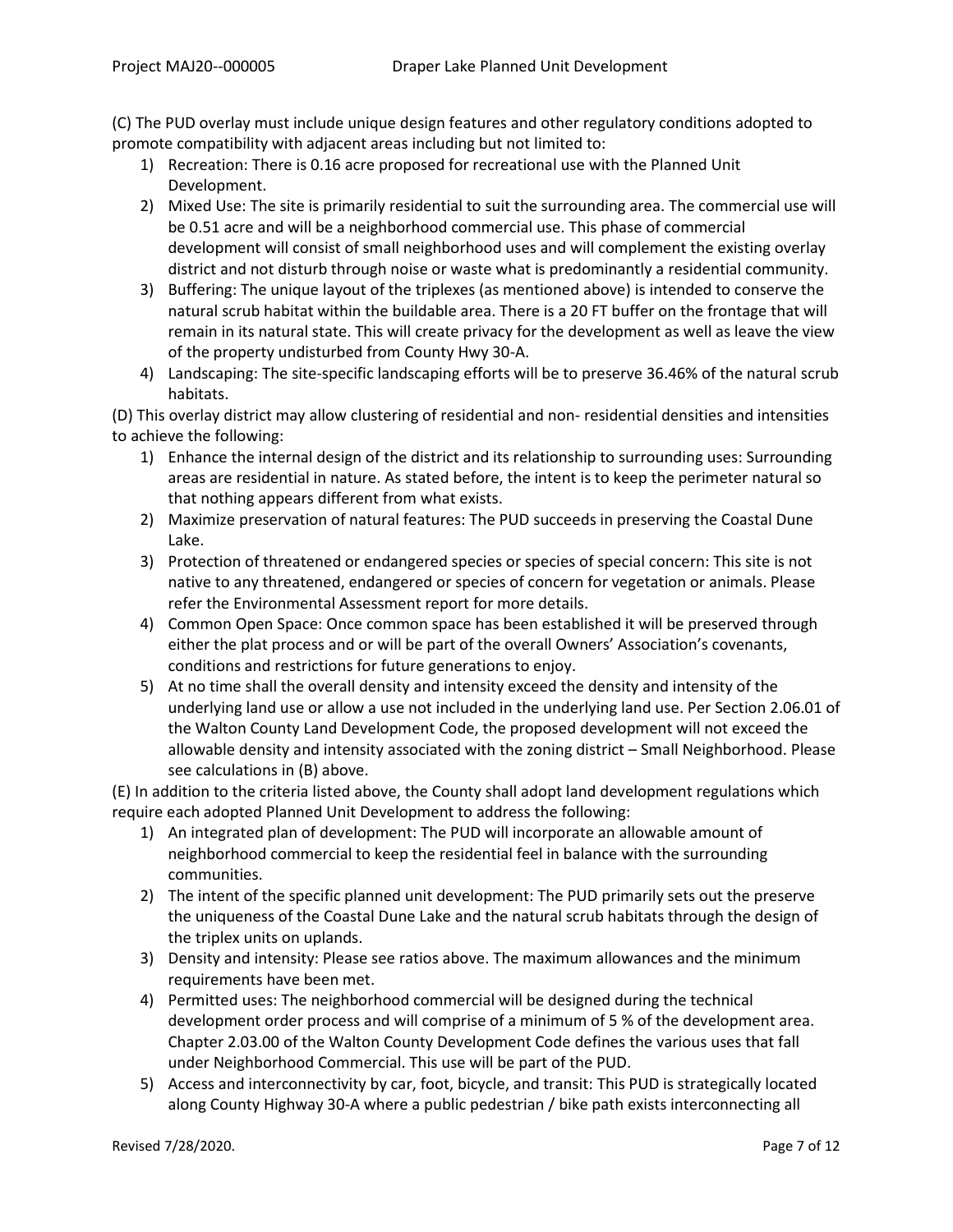neighborhoods along scenic CR30-A. As well, internal sidewalks will add safety and make vehicle / pedestrian interactivity a non-issue.

- 6) Trip generation and trip capture: The developer will contribute a proportionate fair share of fees if traffic concurrency is not available on adjacent roadways.
- 7) Identification and protection of environmental features: The corresponding protection zones from the Coastal Dune Lake will be delineated and preserved in their entirety.
- 8) Common open space: 36.46% of natural scrub habitat will be conserved as open space. 4.31 acres of natural scrub will contribute to 25.21 acres of total open space proposed.
- 9) Buffering of adjacent uses when necessary: Buffer requirements will be met with existing natural conditions.

# **Staff Comments:**

#### **Planning and Development Comments as of July 24, 2020:**

- *A. Relating to Zoning and Land Use: Small Neighborhood and PUDs.*
	- 1. Comprehensive Plan Policy L-1.1.1(C) requires that density is based on residential area only. As the Small Neighborhood Zoning district requires the Civic/Recreation component, that area cannot be counted as residential area. Please separate the 0.16-acre amenity area from the residential component and correct all data to reflect this separation.
	- 2. The proposed development does include recreational areas, buffering and landscaping, and is a mixed-use development as per the Comprehensive Plan.
		- a. The abundance of environmentally sensitive lands on the property limits the development's size and configuration and though the design of the development is not necessarily unique in that respect, the applicant has proposed features that appear to reduce impervious surface area, infrastructure needs and the applicant is not seeking the full scrub habitat buyout. Additionally, the increased buffers from the 30-A right-of-way and the applicants' proposal to place the entire wetland area of the site into a conservation easement seeks to further satisfy the overall intent of the PUD policy of the Comprehensive plan.
- *B. Relating to the Proposed Deviations from the Land Development Code.*
	- 1. In regard to the deviation requests concerning the minor development review to forgo the public hearing processes of the technical review components of this project, staff has determined that because of the delicate nature of the site and its degree of importance to the community, it would be a disservice to the public to support this deviation request. The Director does not support this deviation.
	- 2. Regarding the requested 5' setback on all sides, for the proposed commercial structure. Section 6.10.01(A)(1) of the LDC allows for reduced front and corner lot side yard setbacks. However, staff concerns remain regarding the compatibility of the neighborhood commercial structure and the adjacent residential structures.
	- 3. In regard to the deviation requests from the Small Neighborhood zoning districts' five percent (5%) commercial area and the one percent (1%) requirement. Staff has concerns that allowing the density (residential component) to be calculated based on the entire development site (35.19 acres) while allowing the intensity (commercial area) to be calculated based on the proposed development area (9.98 acres) would be inconsistent with the intent of the Land Development Code.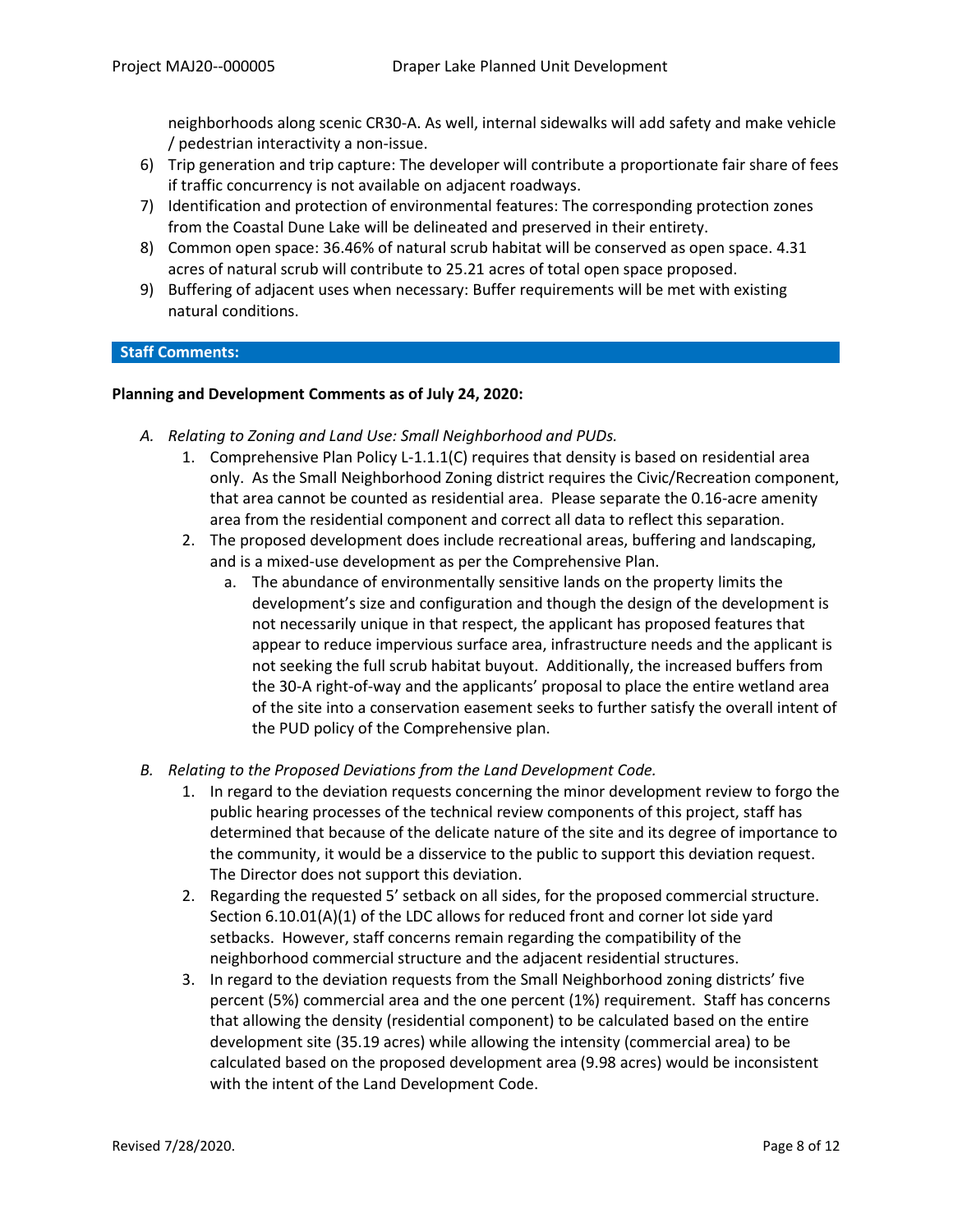- 4. In regard to the request for no minimum internal parking lot landscaping this commercial component will be located at the main entrance of the development and will be highly visible from CR 30A. Staff does not support the requested deviation.
- 5. In regard to the deviation requesting reduced commercial parking. Staff is concerned that the requested reductions in the various parking requirements that would typically apply to commercial development could prove to create insurmountable parking issues at buildout. Staff does not support the requested deviation.
- *C. General Planning and Development Comments.*
	- 1. The applicant has proposed placing the entire wetland area (14.98 acres) into a conservation easement and dedicating it to Walton County. This dedication will require further discussion and action outside of technical review.
	- 2. Additional plantings within any required buffer areas may be needed to satisfy Section 5.01.08 of the Land Development Code.
	- 3. Staff strongly recommends that the Covenants and Restrictions adopted by the association restrict golf cart parking to designated parking areas only.
	- 4. Changes to the Concurrency Management System (CMS) have recently been approved and will be applicable as it pertains to the concurrency review of this project.
	- 5. Any potential preservation buyout is reviewed and approved by the Board of County Commissioners; it is not guaranteed.
	- 6. The private pool amenity will not count as credit toward the recreational fees due at platting.
- *D. Development Related Fees.*
	- 1. Recreation Fee. To be determined.
	- 2. Preservation Fee. To be determined.
	- 3. Traffic Fee. To be determined.
	- 4. Other, as appropriate.

# **Emergency Management dated February 6, 2020.**

It appears that this is located in Evacuation Zone A.

#### **Engineering and Public Works Comments.**

#### *Engineering Comments Pending:*

# *Public Works dated July 23, 2020:*

The Walton County Public Works Department has reviewed the engineering plans for the aforementioned project in regards to our area of review, which is typically limited to impacts to the County right-of-way. All comments have been addressed at this time.

# **South Walton Fire District comments dated June 12, 2020:**

The following are comments regarding fire/life safety concerns after review of the site plan: This proposed project appears to meet our technical review approval at this time contingent on the following:

1. Fire Hydrants shall be listed /located no more than 500 ft (driving distance) from the furthest firefighter access point on any and all structures.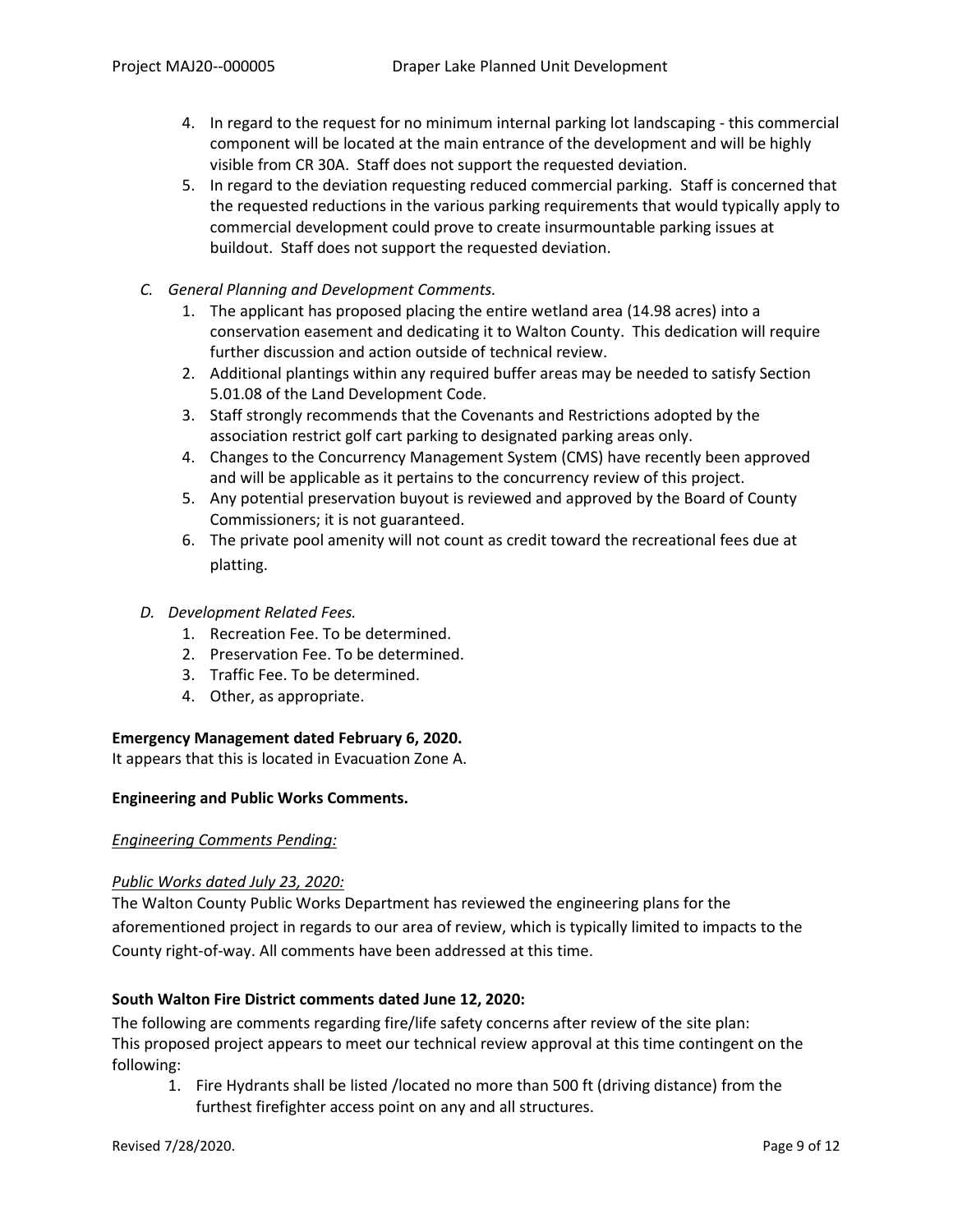- 2. Dead-end roads more than 150ft shall be equipped with an approved fire department turn around for emergency apparatus. Access roads shall be 20ft unobstructed width.
- 3. Access roads shall be accessible to fire apparatus once construction of structures begins.
- 4. Once access roads are developed, street signs shall be installed identifying each access road
- 5. A more detailed review shall be required for final SWFD approval.

# **South Walton County Mosquito Control District June 22, 2020:**

The South Walton County Mosquito Control District has reviewed the plans for this project regarding its impact on our ability to implement effective mosquito control. Based upon our review, the development does not appear to impact an existing mosquito control ditch. However, should environmental disturbances take place on one of the area's mosquito control ditches, it is understood that all required permits will be in place and that best management practices will be implemented.

# **Code Enforcement dated February 13, 2020:**

There are no active code violations or fees for this parcel.

#### **Environmental comments dated June 18, 2020.**

- 1. The applicant has provided a revised environmental assessment that includes a Phase I cultural resource assessment by Caleb Curren of ArcheologyInk. The assessment found no evidence of cultural resources within the proposed project site. Conditions of approval will be applied at time of technical review of the development.
- 2. The environmental assessment conclusions section provides old and inaccurate code and comprehensive plan citations regarding the preservation of vegetative communities and coastal dune lake protection zone regulations.
	- a. These code and comprehensive plan citations should be updated or removed from the environmental assessment.
- 3. The proposed privacy fence location along the upland-most boundary of the secondary wetland protection zone appears to be within 10 feet of the preservation areas. 4.05.02(B)(H) doesn't allow preservation within 10 feet of a structure to be included within the percentage of preserved natural community vegetation identified in order to meet the preservation requirements. A fence is included in the definition of a structure within the glossary of the Land Development Code.

# **Flood Plain Management Comments dated June 18, 2020:**

The proposed development appears to meet the minimum Floodplain requirements of the Land Development Code.

#### **911 Addressing comments Pending.**

#### **Health Department dated November 12, 2019.**

- 1. Draper Lake conceptual P.U.D. MAJ20-000005
	- a. The proposal will utilize public water and sewer.
	- b. Any proposed swimming pools may be considered a public swimming pool as per s. 514.011(2) Florida Statutes. Before construction of any swimming pool begins, the pool contractor will need to contact the Walton County Building Department and the Escambia County Health Department to determine if pool needs to be permitted and for approval of pool plans. The Escambia County Health Department phone number is (850) 595-6700. The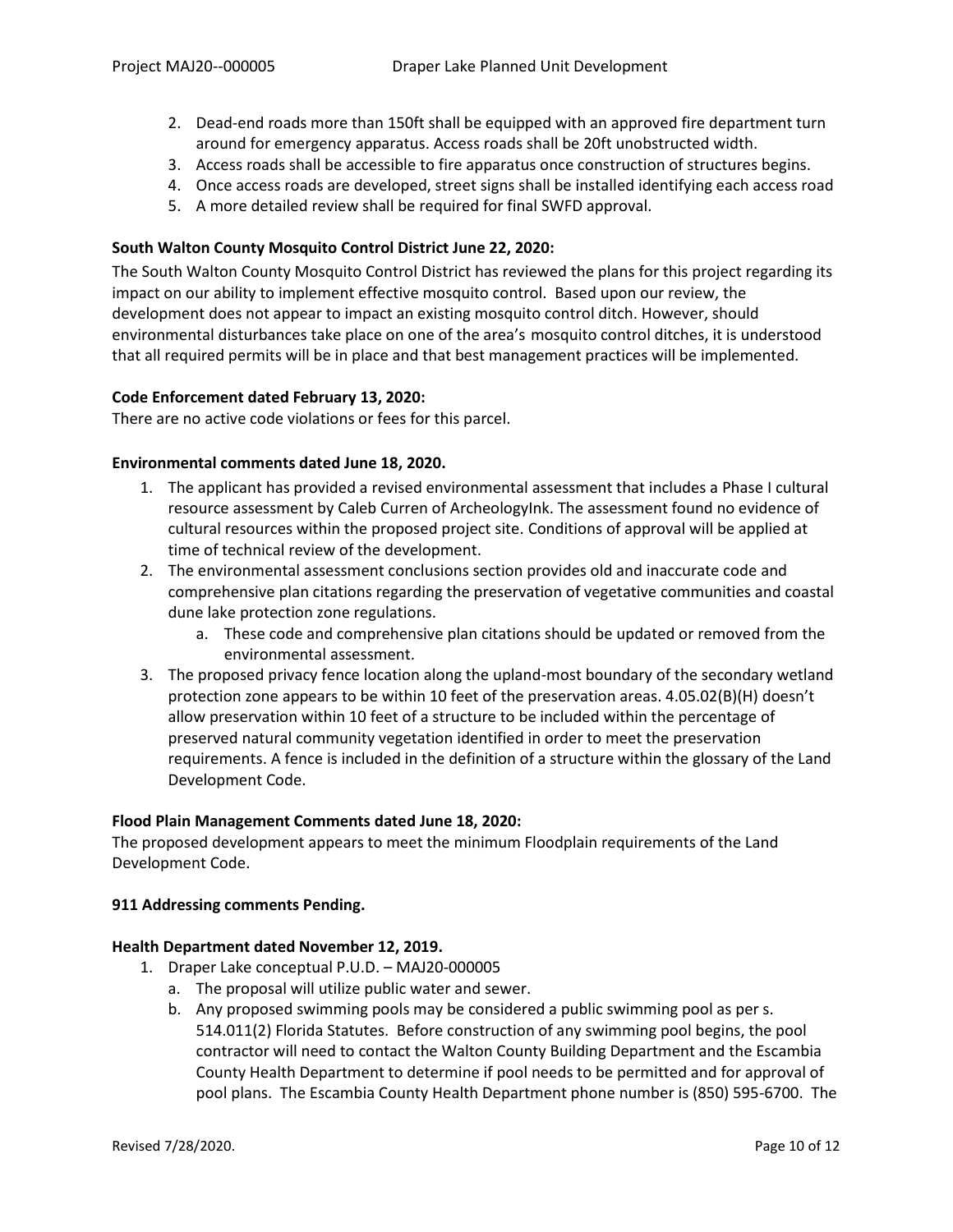address for the Escambia County Environmental Health Office is: 1300 West Gregory Street, Pensacola, FL 32501.

**Eglin dated February 19, 2020.**

No comment.

#### **Walton County School District dated June 10, 2020.**

Draper Lake PUD, Permit #MAJ20-000005, is a proposed development with 138 multi-family, triplex homes within the South Walton County School Concurrency Service Area.

To estimate the impacts that proposed projects may have on the School District's educational facilities, the District uses student generation multipliers. The most recent multipliers were developed in 2019. The multi-family units are calculated at an overall 0.08 per unit according to the South Walton County 2019 multiplier. This multiplier is comprised of three smaller multipliers: 0.04 for elementary schools; 0.02 for middle schools; and 0.02 for high schools.

According to the multiplier, if the 138 multi-family, triplex units are developed the total estimated impact would be adding approximately twelve (12) student stations to the School District.

Based on the most recent student enrollment numbers, the current capacity for each school in the south end is as follows:

~ Van R. Butler Elementary currently at 104% (nearest elementary school to development)

- ~ South Walton High School at 92%
- ~ Emerald Coast Middle School at 80%
- ~ Dune Lakes Elementary School at 75%

The School District continues to collaborate with Walton County and developers to help address the rapid student growth across the district.

#### **Coastal Dune Lake Advisory Board dated June 17, 2020:**

Dear Board of County Commissioners, Planning Commissioners, and Walton County Planning Department Staff:

RE: Draper Lake PUD

The Coastal Dune Lake Advisory Board respectfully recommend that the Draper Lake PUD application no. MAJ20-000005 on Parcel No. 01-3S-20-34000-008-0000 be denied according to Walton County Comprehensive Plan Policy C-1.3, which requires the enhance and improve stormwater management systems to protect water quality in receiving water bodies and limit flooding potential and Policy C-1.7.3, which requires all new development be required to comply with native vegetation preservation requirements.

The Florida Department of Environmental Protection and the US Environmental Protection Agency has an extensive report of non-point source discharges in Florida caused by the applicant for the Draper Lake PUD, DR Horton, Inc. In Walton County alone, there has been 12 documented complaints of violations over the past five (5) years. See attached spreadsheet of violations.